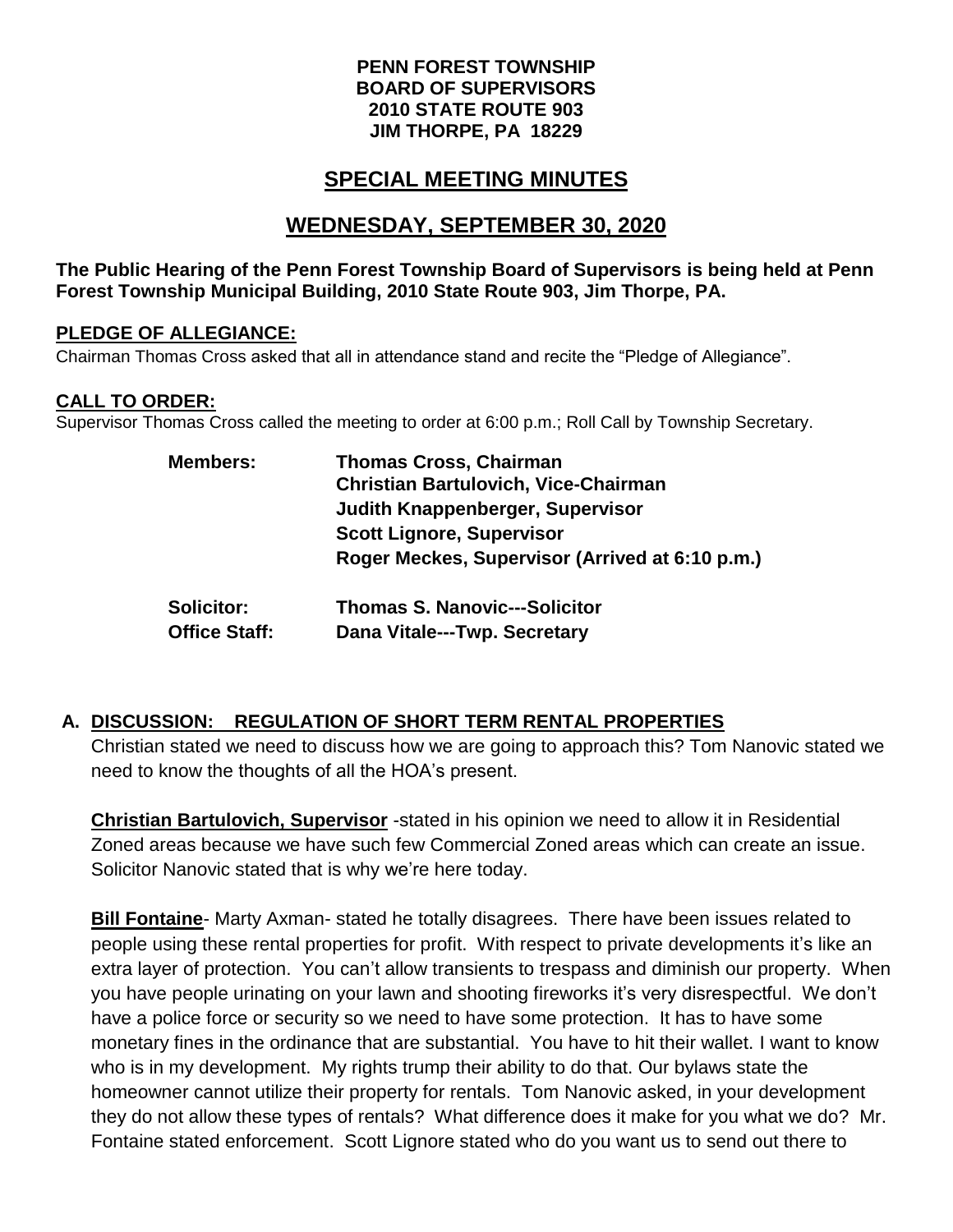police this? Bill stated you would have to call the State Police. Christian stated if the renters have permission they are not breaking any laws.

**Ron Kerwood**- BCL- Director when it comes to investment vs over occupied there is no ratio unless it's a condominium. State police matter, my understanding they do not in-force Ordinances. I don't agree it should be banned. They have the right to rent it out and the concern is the Short term rentals the ones that can be problematic. We have had some problems but not any significant. You have to have rules within the association. To outlaw completely you would have major lawsuits. Attorney Nanovic stated let me clear this up we are not looking to outlaw them. We are looking to establish whether they should be allowed in Commercial or Residential. Mr. Kerwood stated yes is should be permitted with regulations to protect homeowners rights.

**Joan Elliott**- Towamensing Trails, President- We have a registration for anyone who rents in our development we have a fee so we can control who is renting. We have rules and regulations. Our biggest problem is homes made for 7 people they are putting 20. We want to work with the township to find out how many people are allowed and we can put this is our rules. Kathryn stated there is no rule that would be something you would have to decide on. The septic determines how many bedrooms. Scott Brown, PFT SEO stated it's per bedroom. Kathryn stated that if you go over 10 people that falls into a whole new section of the building code. Scott Lignore stated that if you put two sets of bunk beds you could 4 people. Attorney Nanovic stated so you are in the same position as Mr. Kerwood, you're ok with the rentals in your development with some type of regulation with the township.

**Jessie Pfeifer** - Rhodo Mountain Estates- IBC defines boarding houses for compensation with or without meals which are put into a commercial category. If the house is being advertised for 18- 20 people wouldn't the be out of their zoning. Would the township hold them to IBC rather than IRC? Kathryn stated it falls under the IBC. Kathryn stated they are supposed to get permits.

**Dave Hudoch** - stated we do have STR in our development and we don't know who is using their homes for STR. Attorney Nanovic stated you are ok with STR with regulation from the township.

**Dave Morales** - IML, code compliance officer- How a homeowner would know what size type of septic system they have. Kathryn Forry the township would have most of those records. We have a security force and ways of checking in on rentals. Attorney Nanovic questioned, does IML have regulations on this and has it been working? Mr. Morales stated it has its share of problems. We do charge a fee per short term rental under 30 days. The fee is for the year. They are supposed to get a permit.

**John Keely** -Valley View Estates- Director, we did a Resolution for the Regulation for STR. We do not allow anything less than 6 months. We fine \$250.00 - \$1,000. In the gated communities it is easier for them to track. It is more difficult for us who does not have staff to track so that is why we did a Resolution. We do not allow anything less than 6 months. As a township we need some oversight.